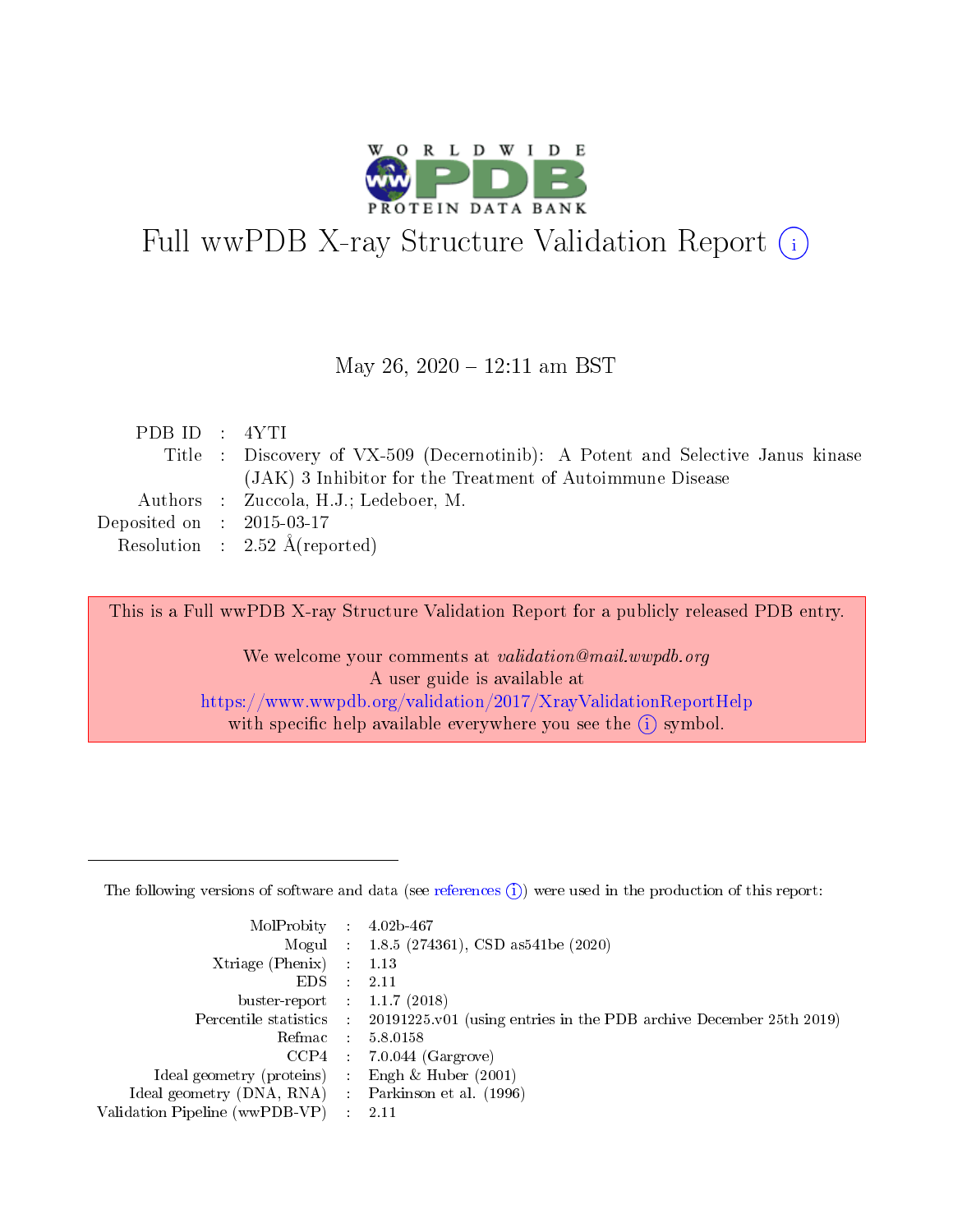# 1 [O](https://www.wwpdb.org/validation/2017/XrayValidationReportHelp#overall_quality)verall quality at a glance  $(i)$

The following experimental techniques were used to determine the structure: X-RAY DIFFRACTION

The reported resolution of this entry is 2.52 Å.

Percentile scores (ranging between 0-100) for global validation metrics of the entry are shown in the following graphic. The table shows the number of entries on which the scores are based.



| Metric                | Whole archive<br>$(\#\text{Entries})$ | Similar resolution<br>$(\#\text{Entries}, \, \text{resolution range}(\textup{\AA}))$ |
|-----------------------|---------------------------------------|--------------------------------------------------------------------------------------|
| $R_{free}$            | 130704                                | $5743(2.54-2.50)$                                                                    |
| Clashscore            | 141614                                | 6463 $(2.54 - 2.50)$                                                                 |
| Ramachandran outliers | 138981                                | $6335(2.54-2.50)$                                                                    |
| Sidechain outliers    | 138945                                | 6337 $(2.54 - 2.50)$                                                                 |
| RSRZ outliers         | 127900                                | $5630(2.54-2.50)$                                                                    |

The table below summarises the geometric issues observed across the polymeric chains and their fit to the electron density. The red, orange, yellow and green segments on the lower bar indicate the fraction of residues that contain outliers for  $>=3, 2, 1$  and 0 types of geometric quality criteria respectively. A grey segment represents the fraction of residues that are not modelled. The numeric value for each fraction is indicated below the corresponding segment, with a dot representing fractions  $\epsilon=5\%$  The upper red bar (where present) indicates the fraction of residues that have poor fit to the electron density. The numeric value is given above the bar.

| Mol | $\sim$ $\sim$<br>hain | Length | Quality of chain |    |  |
|-----|-----------------------|--------|------------------|----|--|
|     |                       | 296    | 5%               | 5% |  |
| л.  | . .                   |        | 91%              |    |  |

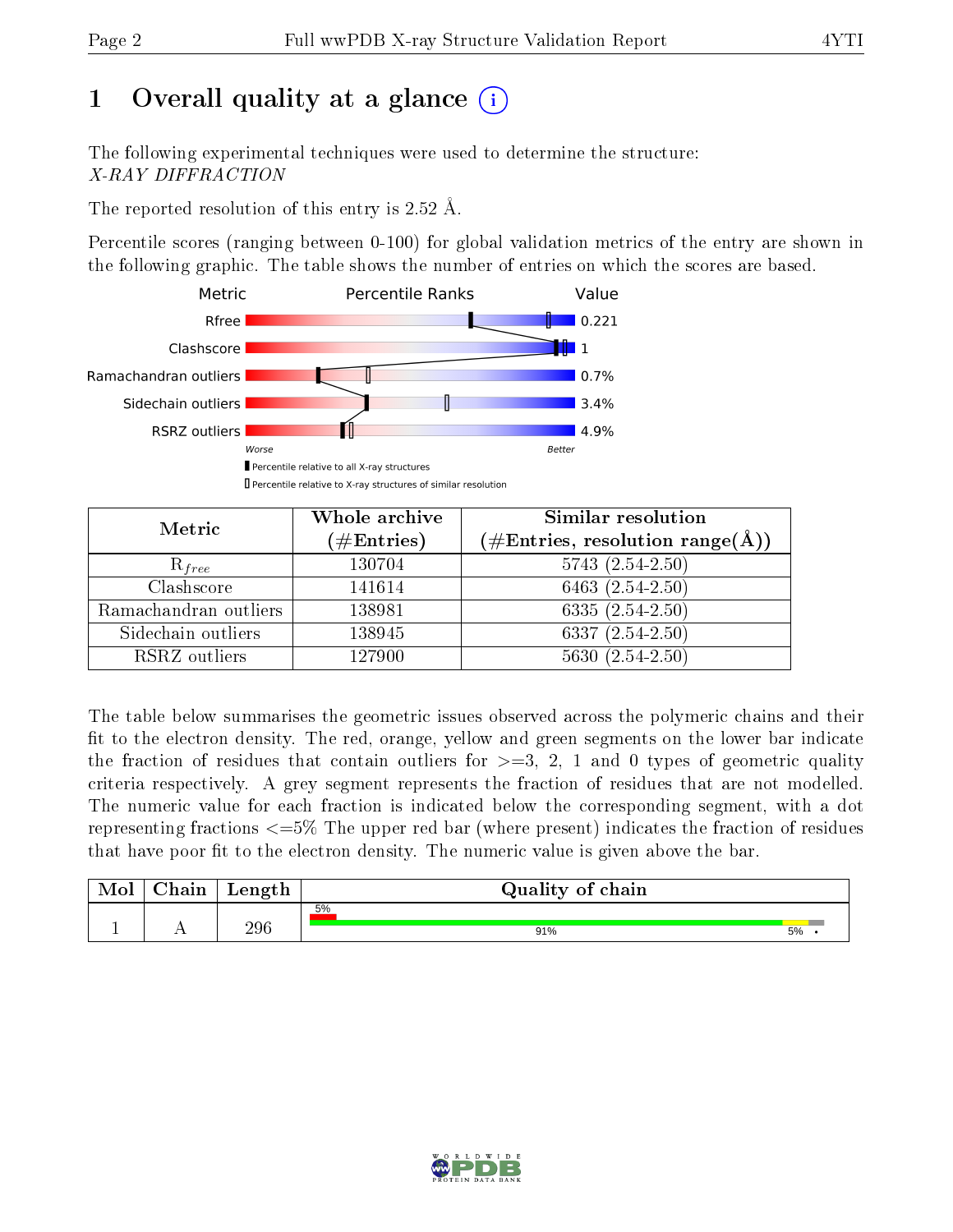# 2 Entry composition (i)

There are 3 unique types of molecules in this entry. The entry contains 2455 atoms, of which 2 are hydrogens and 0 are deuteriums.

In the tables below, the ZeroOcc column contains the number of atoms modelled with zero occupancy, the AltConf column contains the number of residues with at least one atom in alternate conformation and the Trace column contains the number of residues modelled with at most 2 atoms.

Molecule 1 is a protein called Tyrosine-protein kinase JAK2.

| Mol | Chain | Residues | $\bm{\mathrm{Atoms}}$  |    |  |     |     | ZeroOcc | $\vert$ AltConf $\vert$ Trace |  |  |  |
|-----|-------|----------|------------------------|----|--|-----|-----|---------|-------------------------------|--|--|--|
|     |       | 286      | $\text{Total}$<br>2390 | 51 |  | 413 | 448 |         | ◡                             |  |  |  |

There are 5 discrepancies between the modelled and reference sequences:

| Chain | Residue | Modelled   | Actual | Comment                       | Reference  |
|-------|---------|------------|--------|-------------------------------|------------|
|       | 837     | GLY        |        | expression tag                | UNP 060674 |
|       | 838     | SER.       |        | expression tag   UNP 060674   |            |
|       | 839     | <b>HIS</b> |        | expression tag   UNP 060674   |            |
|       | 840     | ASN        |        | expression tag   UNP $060674$ |            |
|       | 841     | MET        |        | expression tag   UNP $060674$ |            |

• Molecule 2 is  $(2R)$ -2-methyl-2- $[2-(1H-pyrro]0[2,3-b]pyridin-3-yl)pyrimidin-4-yl]amino]-N-[2,$ 2,2-tris(fluoranyl)ethyl|butanamide (three-letter code: VJK) (formula:  $C_{18}H_{19}F_3N_6O$ ).



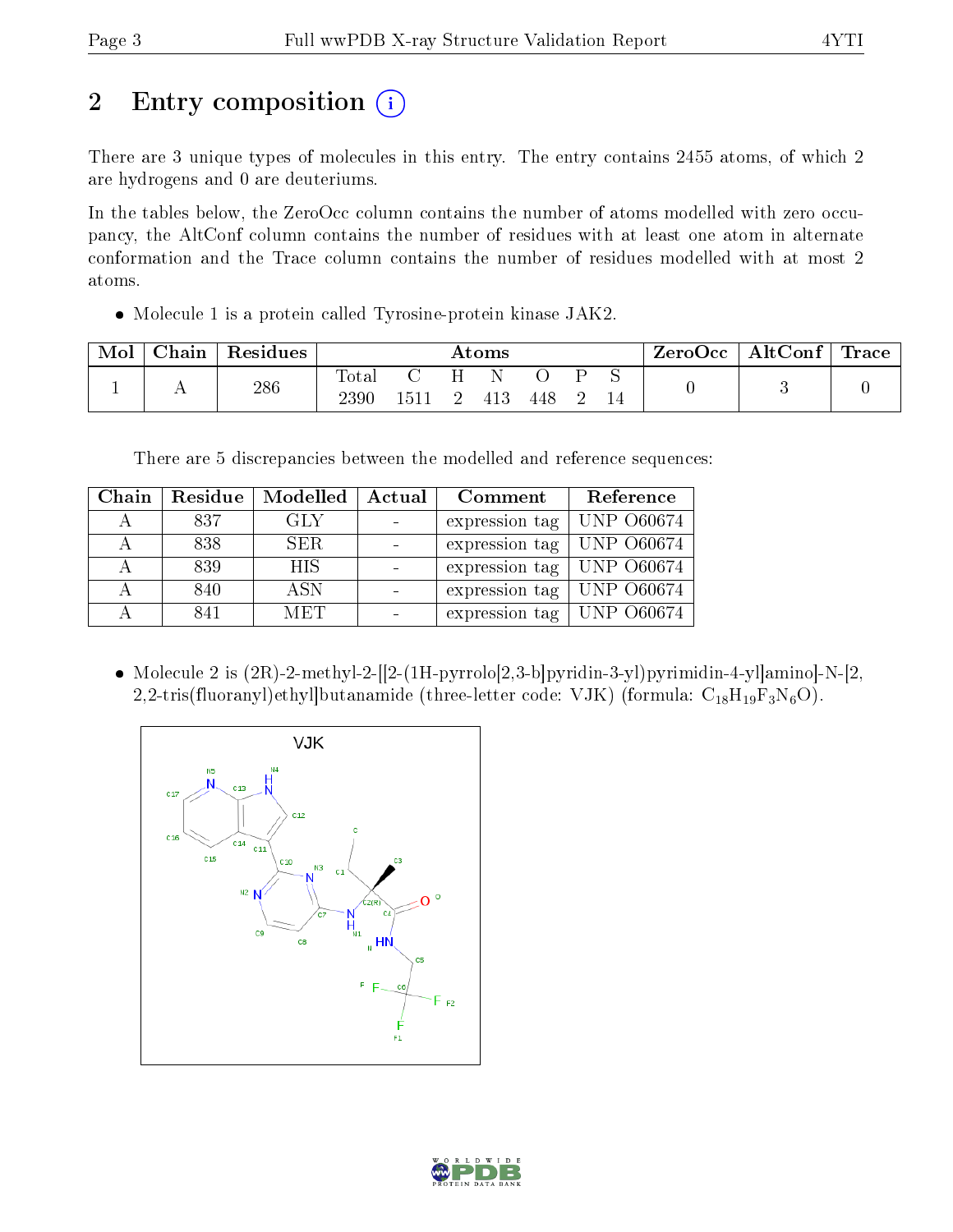|  | $\;$ Mol $\,$ Chain $\,$ Residues $\,$ | Atoms         |      |  |  | $ZeroOcc \mid AltConf$ |  |  |
|--|----------------------------------------|---------------|------|--|--|------------------------|--|--|
|  |                                        | Total C F N O |      |  |  |                        |  |  |
|  |                                        |               | 18 3 |  |  |                        |  |  |

 $\bullet\,$  Molecule 3 is water.

|  | $\text{Mol}$   Chain   Residues | Atoms        | $\mid$ ZeroOcc $\mid$ AltConf |  |
|--|---------------------------------|--------------|-------------------------------|--|
|  | 27                              | Total<br>-97 |                               |  |

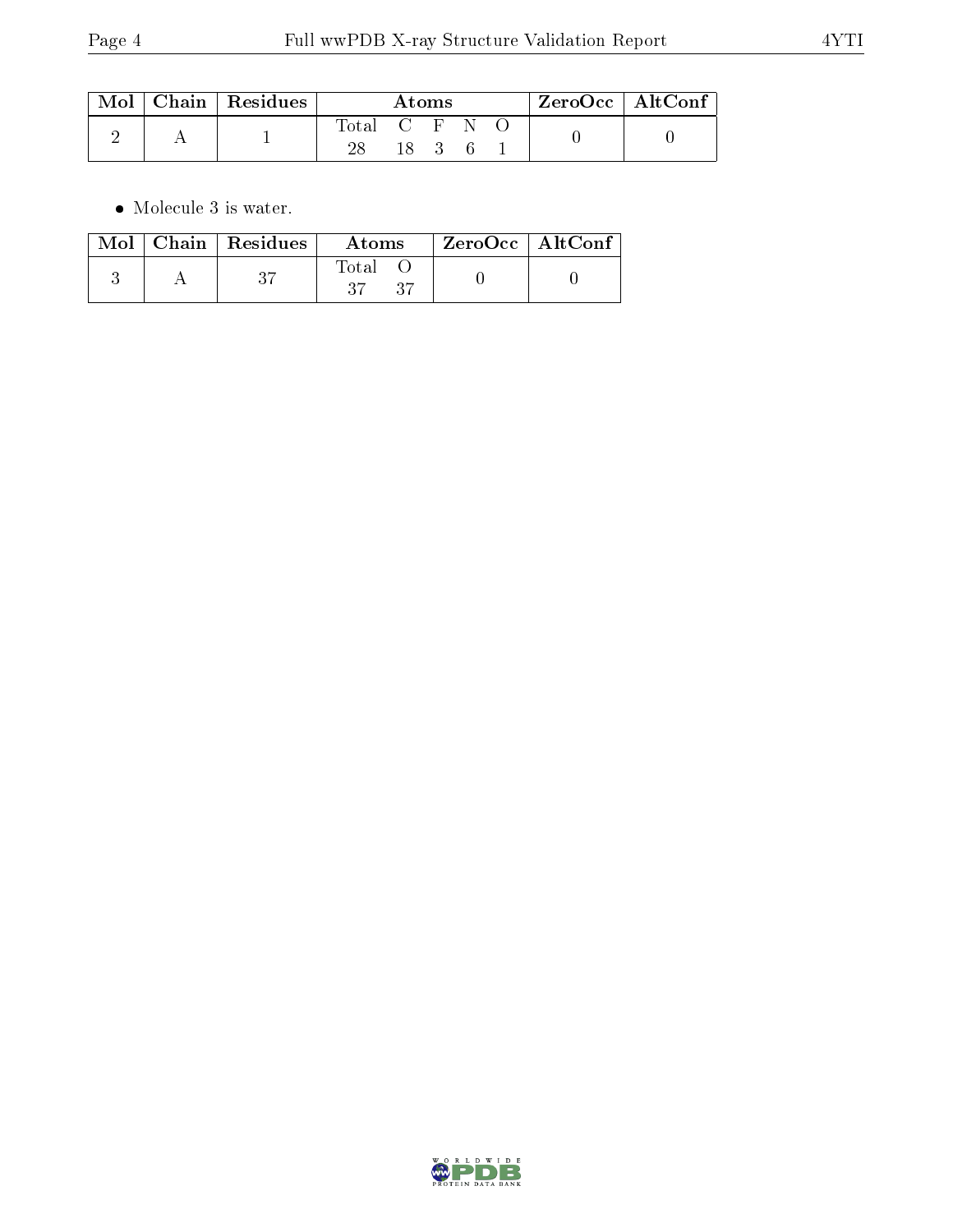## 3 Residue-property plots  $(i)$

These plots are drawn for all protein, RNA and DNA chains in the entry. The first graphic for a chain summarises the proportions of the various outlier classes displayed in the second graphic. The second graphic shows the sequence view annotated by issues in geometry and electron density. Residues are color-coded according to the number of geometric quality criteria for which they contain at least one outlier: green  $= 0$ , yellow  $= 1$ , orange  $= 2$  and red  $= 3$  or more. A red dot above a residue indicates a poor fit to the electron density (RSRZ  $> 2$ ). Stretches of 2 or more consecutive residues without any outlier are shown as a green connector. Residues present in the sample, but not in the model, are shown in grey.

• Molecule 1: Tyrosine-protein kinase JAK2



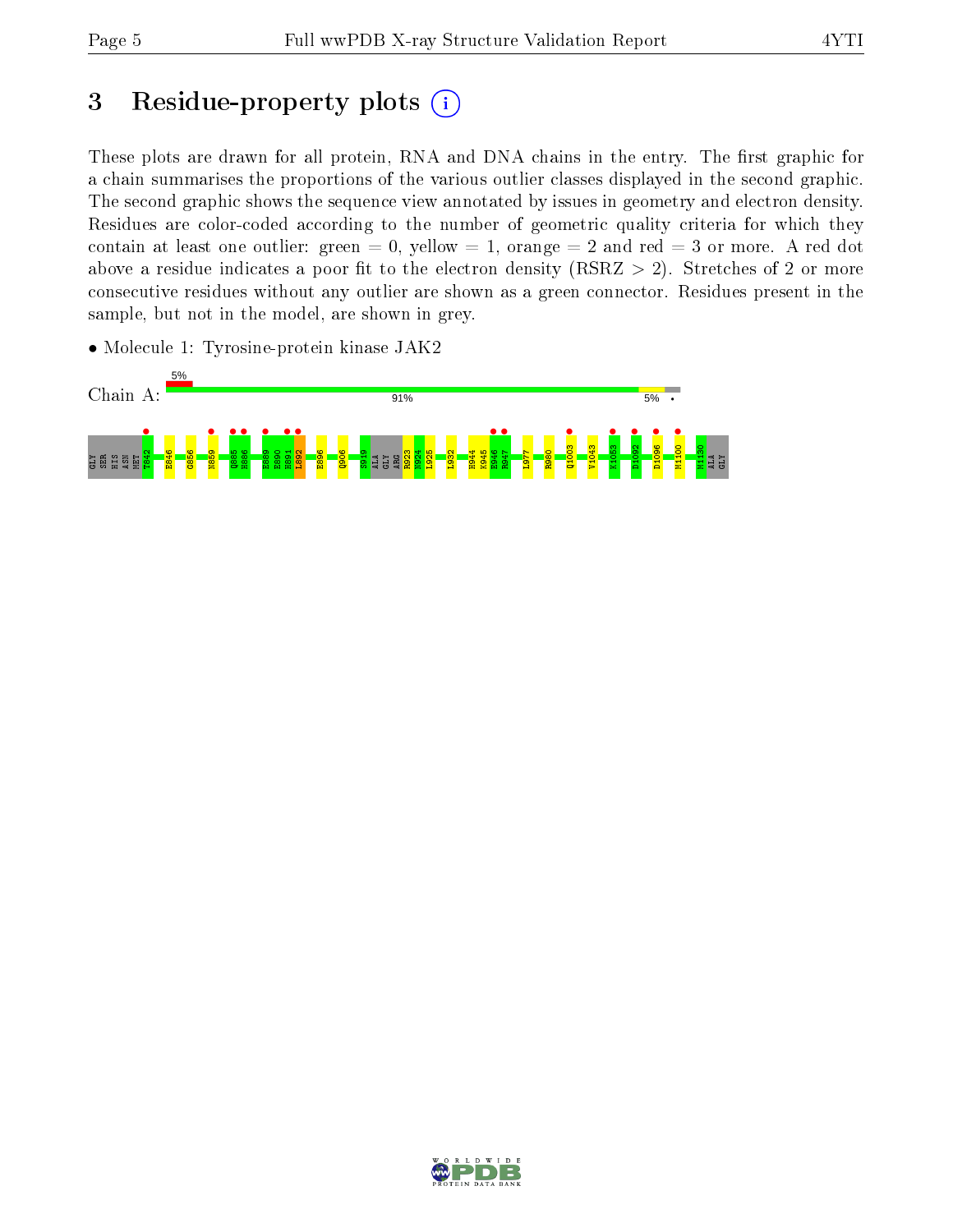## 4 Data and refinement statistics  $(i)$

| Property                                                         | Value                                              | Source     |
|------------------------------------------------------------------|----------------------------------------------------|------------|
| Space group                                                      | C2221                                              | Depositor  |
| Cell constants                                                   | 94.93Å<br>$100.98\text{\AA}$ 68.41Å                | Depositor  |
| a, b, c, $\alpha$ , $\beta$ , $\gamma$                           | $90.00^{\circ}$ $90.00^{\circ}$<br>$90.00^{\circ}$ |            |
| Resolution $(A)$                                                 | $50.49 - 2.52$                                     | Depositor  |
|                                                                  | $50.49 = 2.52$                                     | <b>EDS</b> |
| % Data completeness                                              | $99.3(50.49-2.52)$                                 | Depositor  |
| (in resolution range)                                            | 99.8 (50.49-2.52)                                  | <b>EDS</b> |
| $R_{merge}$                                                      | (Not available)                                    | Depositor  |
| $\mathrm{R}_{sym}$                                               | (Not available)                                    | Depositor  |
| $\langle I/\sigma(I) \rangle^{-1}$                               | $2.32$ (at $2.51\text{\AA}$ )                      | Xtriage    |
| Refinement program                                               | <b>BUSTER 2.11.5</b>                               | Depositor  |
| $R, R_{free}$                                                    | 0.207, 0.217                                       | Depositor  |
|                                                                  | $0.208$ ,<br>0.221                                 | DCC        |
| $\mathcal{R}_{free}$ test set                                    | 545 reflections $(4.80\%)$                         | wwPDB-VP   |
| Wilson B-factor $(A^2)$                                          | 33.3                                               | Xtriage    |
| Anisotropy                                                       | 0.559                                              | Xtriage    |
| Bulk solvent $k_{sol}(\text{e}/\text{A}^3), B_{sol}(\text{A}^2)$ | $0.38$ , 43.9                                      | <b>EDS</b> |
| L-test for $\mathrm{twinning}^2$                                 | $< L >$ = 0.48, $< L^2 >$ = 0.31                   | Xtriage    |
| Estimated twinning fraction                                      | $\overline{\text{No}}$ twinning to report.         | Xtriage    |
| $F_o, F_c$ correlation                                           | 0.93                                               | <b>EDS</b> |
| Total number of atoms                                            | 2455                                               | wwPDB-VP   |
| Average B, all atoms $(A^2)$                                     | 40.0                                               | wwPDB-VP   |

Xtriage's analysis on translational NCS is as follows: The largest off-origin peak in the Patterson function is  $5.46\%$  of the height of the origin peak. No significant pseudotranslation is detected.

<sup>&</sup>lt;sup>2</sup>Theoretical values of  $\langle |L| \rangle$ ,  $\langle L^2 \rangle$  for acentric reflections are 0.5, 0.333 respectively for untwinned datasets, and 0.375, 0.2 for perfectly twinned datasets.



<span id="page-5-1"></span><span id="page-5-0"></span><sup>1</sup> Intensities estimated from amplitudes.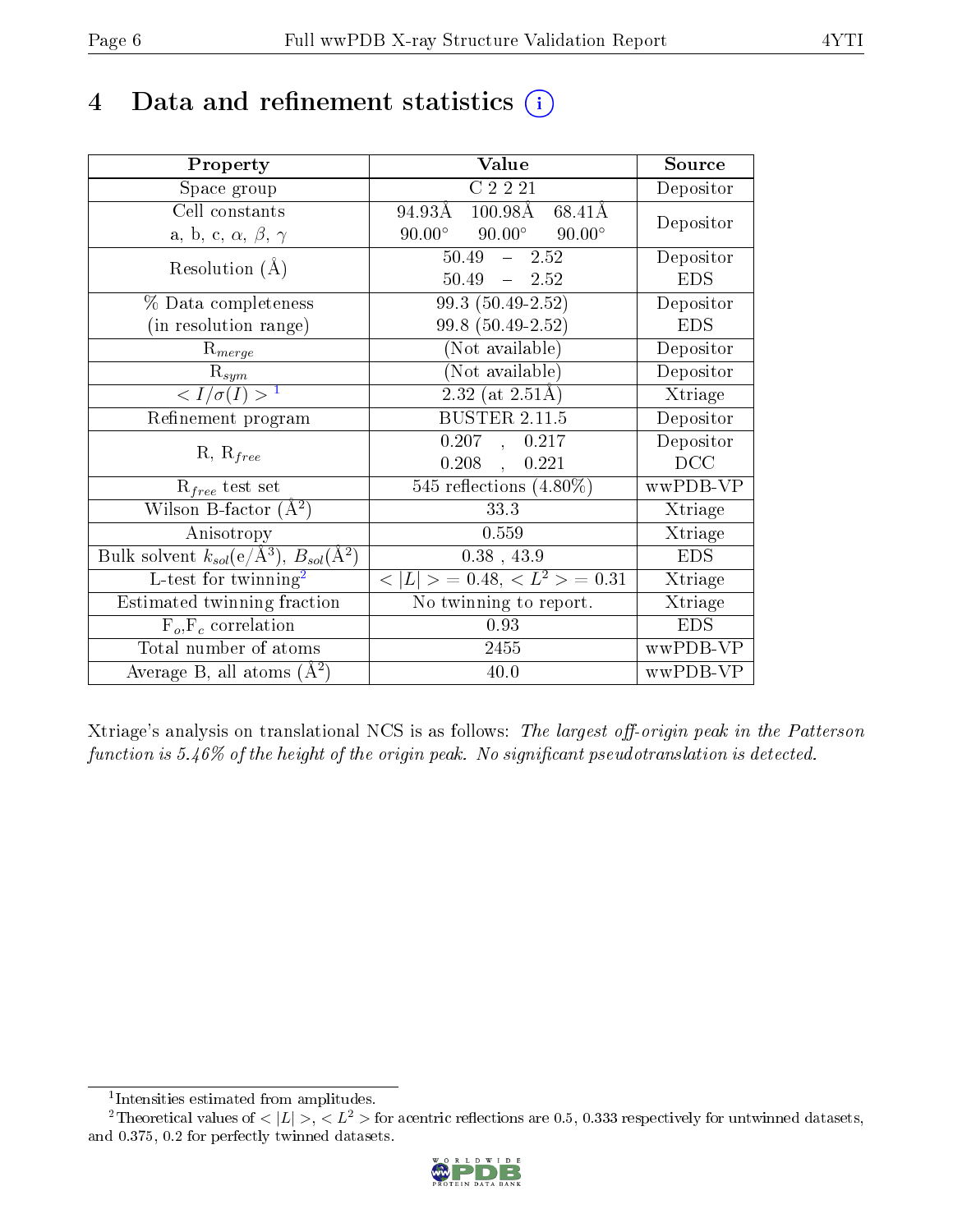# 5 Model quality  $(i)$

### 5.1 Standard geometry (i)

Bond lengths and bond angles in the following residue types are not validated in this section: VJK, PTR

The Z score for a bond length (or angle) is the number of standard deviations the observed value is removed from the expected value. A bond length (or angle) with  $|Z| > 5$  is considered an outlier worth inspection. RMSZ is the root-mean-square of all Z scores of the bond lengths (or angles).

| $Mol$   Chain |      | Bond lengths                    | Bond angles |        |  |
|---------------|------|---------------------------------|-------------|--------|--|
|               |      | RMSZ $ #Z  > 5$ RMSZ $ #Z  > 5$ |             |        |  |
|               | 0.65 | 0/2408                          | 0.86        | 0/3238 |  |

There are no bond length outliers.

There are no bond angle outliers.

There are no chirality outliers.

There are no planarity outliers.

### 5.2 Too-close contacts  $(i)$

In the following table, the Non-H and H(model) columns list the number of non-hydrogen atoms and hydrogen atoms in the chain respectively. The H(added) column lists the number of hydrogen atoms added and optimized by MolProbity. The Clashes column lists the number of clashes within the asymmetric unit, whereas Symm-Clashes lists symmetry related clashes.

| Mol |      |      | $\mid$ Chain $\mid$ Non-H $\mid$ H(model) $\mid$ H(added) $\mid$ Clashes $\mid$ Symm-Clashes $\mid$ |
|-----|------|------|-----------------------------------------------------------------------------------------------------|
|     | 2388 | 2355 |                                                                                                     |
|     |      |      |                                                                                                     |
|     |      |      |                                                                                                     |
|     | 2453 | 9374 |                                                                                                     |

The all-atom clashscore is defined as the number of clashes found per 1000 atoms (including hydrogen atoms). The all-atom clashscore for this structure is 1.

All (6) close contacts within the same asymmetric unit are listed below, sorted by their clash magnitude.

| Atom-2                 |                              | Interatomic    | `lash      |
|------------------------|------------------------------|----------------|------------|
| Atom-1                 |                              | distance $(A)$ | overlap (A |
| $1: A:980:A \, R G:$ O | $-2$ : A:4000: V JK : H6 $-$ | ' 95.          | 1.66       |

Continued on next page...

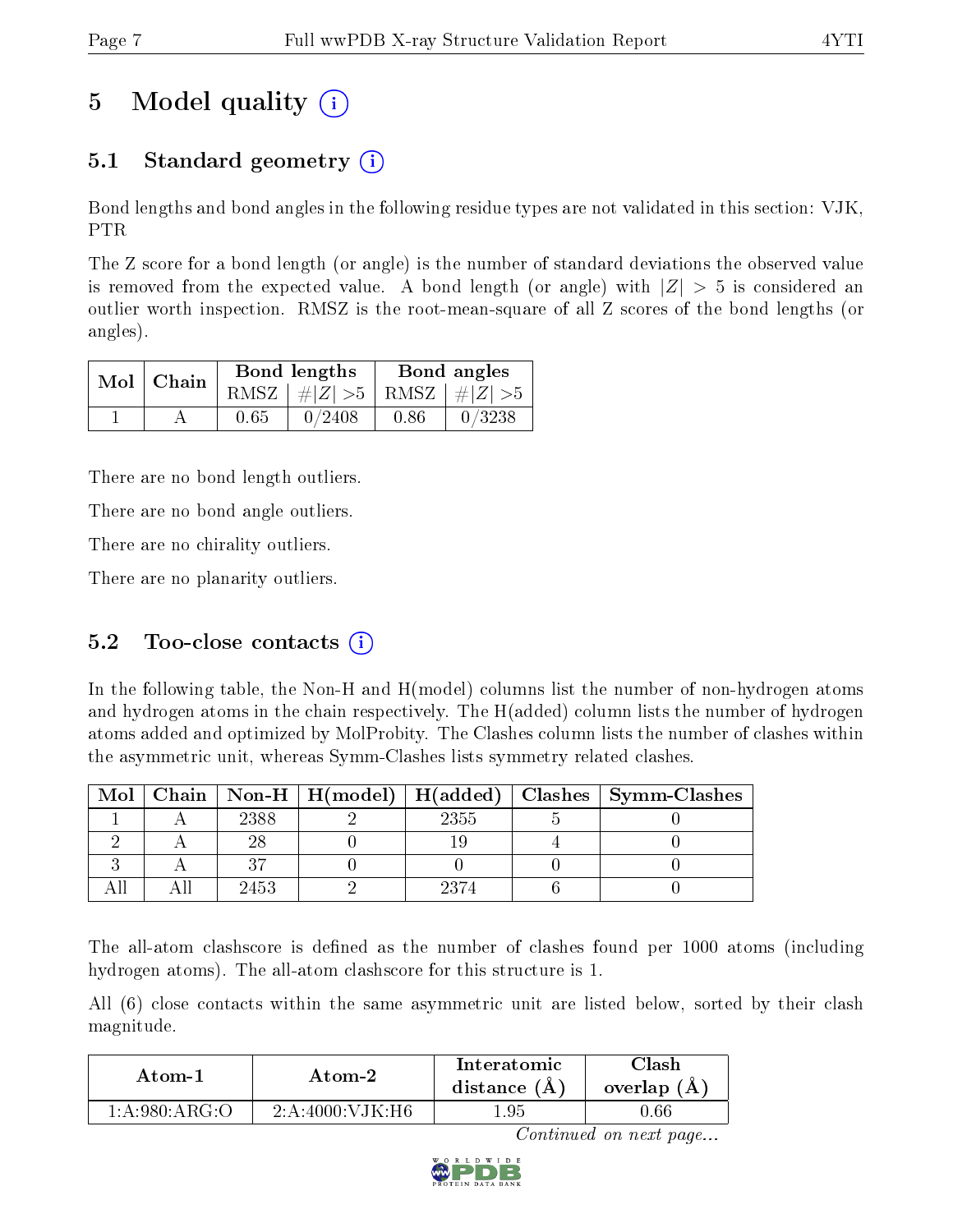| Atom-1            | Atom-2                | Interatomic<br>distance $(A)$ | Clash<br>overlap<br>(A) |
|-------------------|-----------------------|-------------------------------|-------------------------|
| 2: A:4000: VJK:H2 | 2: A:4000: VJK: N3    | 2.15                          | 0.61                    |
| 1:A:932:LEU:H     | 2: A:4000: VJK:H19    | 1.55                          | 0.54                    |
| 1: A:856: GLY:HA3 | 2: A:4000: VJK:H4     | 1.90                          | 0.53                    |
| 1: A:892:LEU:O    | 1: A:896: GLU:HG3     | 2.09                          | 0.52                    |
| 1: A:977:LEU:HG   | 1: A: 1043: VAL: HG21 | 197                           | l 45                    |

Continued from previous page...

There are no symmetry-related clashes.

### 5.3 Torsion angles  $(i)$

#### 5.3.1 Protein backbone  $(i)$

In the following table, the Percentiles column shows the percent Ramachandran outliers of the chain as a percentile score with respect to all X-ray entries followed by that with respect to entries of similar resolution.

The Analysed column shows the number of residues for which the backbone conformation was analysed, and the total number of residues.

| Mol   Chain | Analysed                                |  |          | Favoured   Allowed   Outliers   Percentiles |  |
|-------------|-----------------------------------------|--|----------|---------------------------------------------|--|
|             | $283/296$ (96\%)   277 (98\%)   4 (1\%) |  | $2(1\%)$ | 22 37                                       |  |

All (2) Ramachandran outliers are listed below:

| Mol | Chain | Res | 1 ype |
|-----|-------|-----|-------|
|     |       |     |       |
|     |       |     |       |

#### 5.3.2 Protein sidechains  $(i)$

In the following table, the Percentiles column shows the percent sidechain outliers of the chain as a percentile score with respect to all X-ray entries followed by that with respect to entries of similar resolution.

The Analysed column shows the number of residues for which the sidechain conformation was analysed, and the total number of residues.

| $\mid$ Mol $\mid$ Chain | Analysed                                   |  | Rotameric   Outliers   Percentiles                               |  |
|-------------------------|--------------------------------------------|--|------------------------------------------------------------------|--|
|                         | $-263/267$ (98\%) $-254$ (97\%) $-9$ (3\%) |  | $\begin{array}{ c c c c c } \hline 37 & 61 \\\hline \end{array}$ |  |

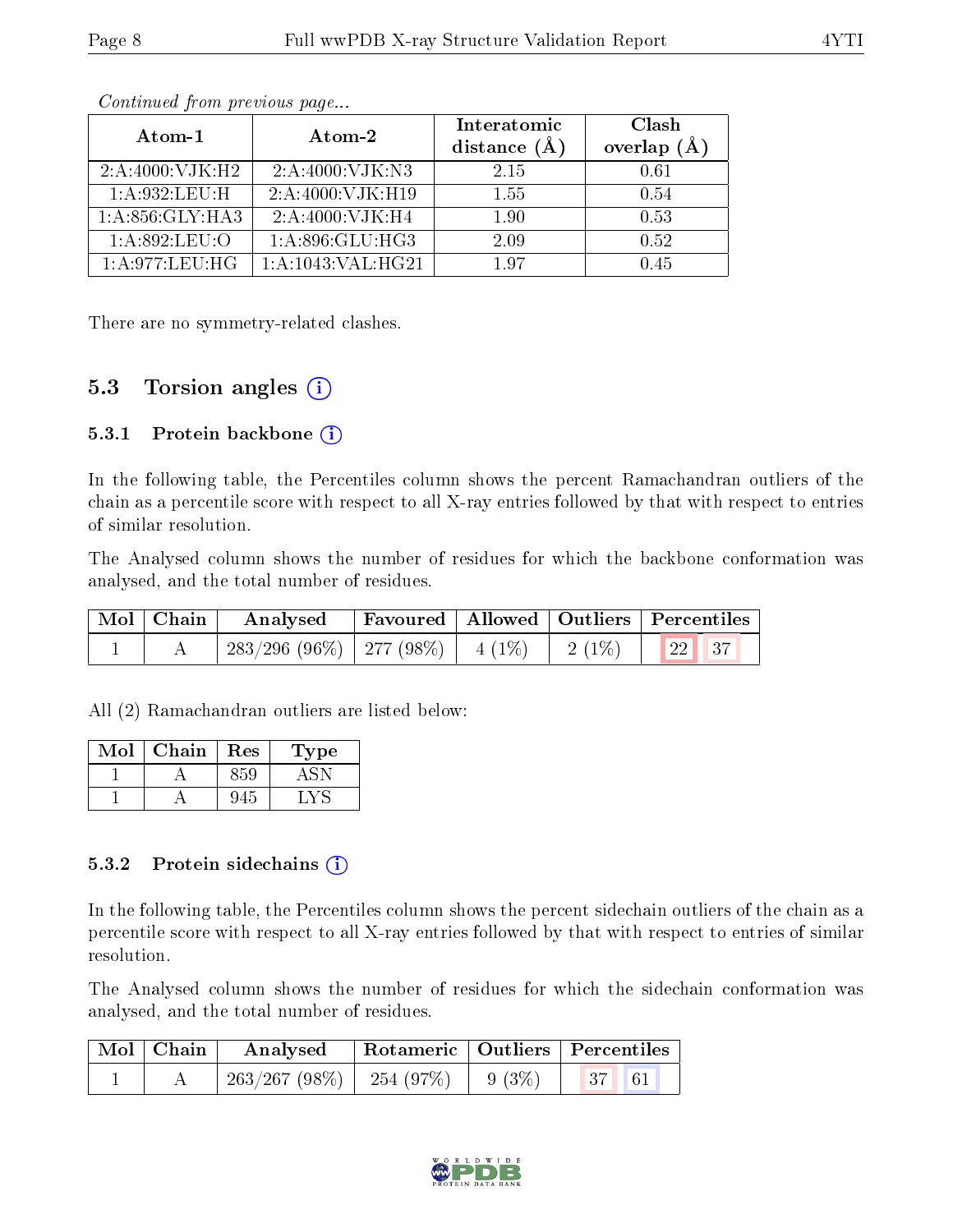| Mol | ${\rm Chain}$ | Res  | Type       |
|-----|---------------|------|------------|
| 1   | А             | 846  | <b>GLU</b> |
| 1   | А             | 892  | LEU        |
|     | А             | 906  | <b>GLN</b> |
| 1   | А             | 923  | $\rm{ARG}$ |
| 1   | A             | 925  | LEU        |
| 1   | А             | 944  | HIS        |
| 1   | A             | 1003 | GLN        |
| 1   | А             | 1096 | <b>ASP</b> |
|     |               | 1100 | MET        |

All (9) residues with a non-rotameric sidechain are listed below:

Some sidechains can be flipped to improve hydrogen bonding and reduce clashes. All (1) such sidechains are listed below:

| Mol | $\Box$ Chain $\Box$ | Res | Type |
|-----|---------------------|-----|------|
|     |                     |     | 71 P |

#### $5.3.3$  RNA  $(i)$

There are no RNA molecules in this entry.

#### 5.4 Non-standard residues in protein, DNA, RNA chains (i)

2 non-standard protein/DNA/RNA residues are modelled in this entry.

In the following table, the Counts columns list the number of bonds (or angles) for which Mogul statistics could be retrieved, the number of bonds (or angles) that are observed in the model and the number of bonds (or angles) that are dened in the Chemical Component Dictionary. The Link column lists molecule types, if any, to which the group is linked. The Z score for a bond length (or angle) is the number of standard deviations the observed value is removed from the expected value. A bond length (or angle) with  $|Z| > 2$  is considered an outlier worth inspection. RMSZ is the root-mean-square of all Z scores of the bond lengths (or angles).

|     |                   |       |                      |      |               | Bond lengths |                            |          | Bond angles |            |
|-----|-------------------|-------|----------------------|------|---------------|--------------|----------------------------|----------|-------------|------------|
| Mol | Type <sup>1</sup> | Chain | $\operatorname{Res}$ | Link | $\rm{Counts}$ | RMSZ         | . $\# Z  > 2$              | Counts   | RMSZ        | # Z        |
|     | <b>PTR</b>        |       | 1007                 |      | 15, 16, 17    | 2.41         | 46%                        | 19,22,24 | 1.63        | $5(26\%)$  |
|     | PTR               |       | 1008                 |      | 15, 16, 17    | 2.09         | 6 <sup>1</sup><br>$(40\%)$ | 19,22,24 | 1.83        | 6 $(31\%)$ |

In the following table, the Chirals column lists the number of chiral outliers, the number of chiral centers analysed, the number of these observed in the model and the number defined in the Chemical Component Dictionary. Similar counts are reported in the Torsion and Rings columns. '-' means no outliers of that kind were identified.

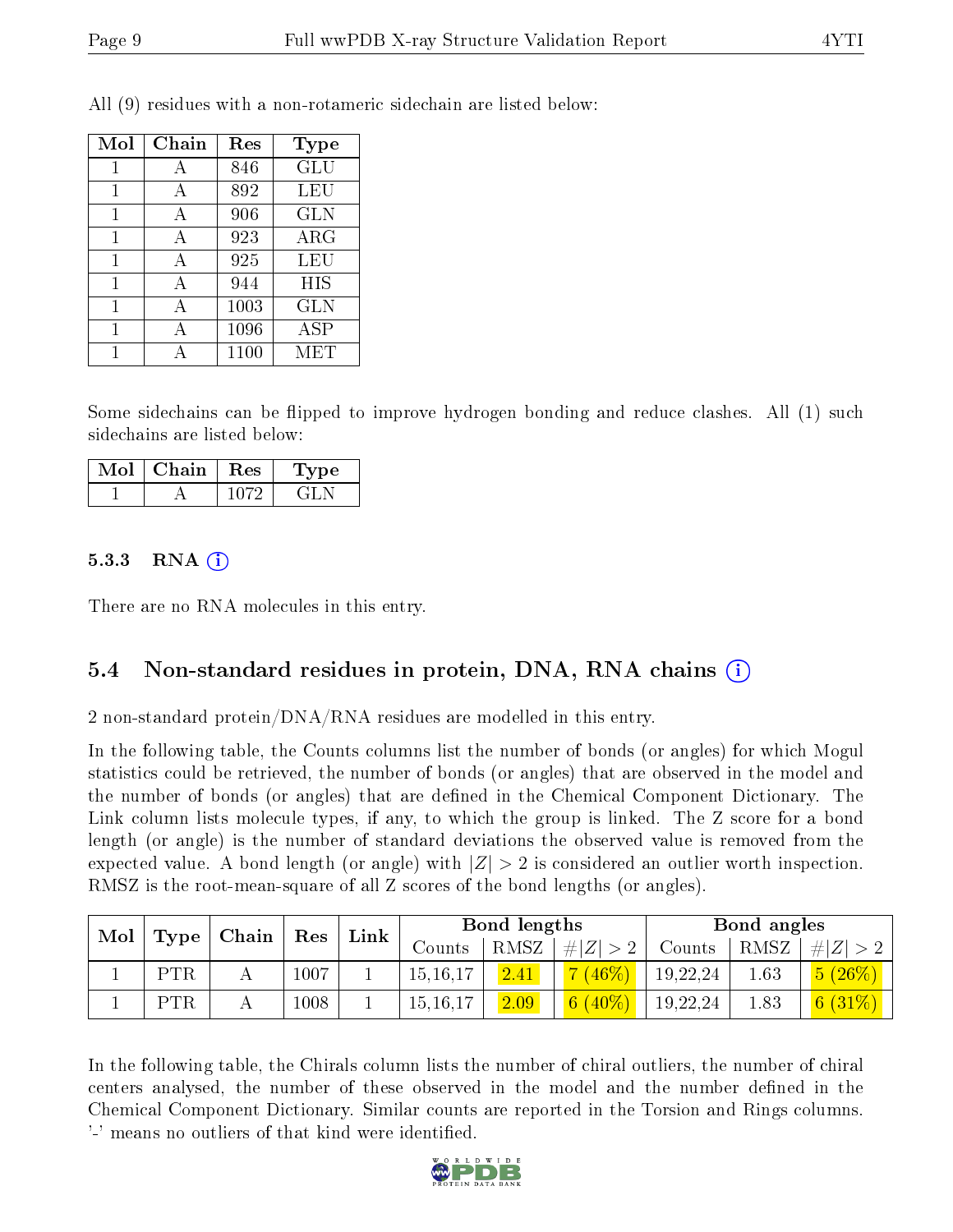|  |      | $\vert$ Mol $\vert$ Type $\vert$ Chain $\vert$ Res $\vert$ Link $\vert$ Chirals | <b>Torsions</b>          | Rings |
|--|------|---------------------------------------------------------------------------------|--------------------------|-------|
|  | 1007 | $\sim$                                                                          | $0/10/11/13$   $0/1/1/1$ |       |
|  | 1008 |                                                                                 | $0/10/11/13$   $0/1/1/1$ |       |

All (13) bond length outliers are listed below:

| Mol          | Chain | Res  | <b>Type</b> | Atoms      | Z       | Observed $(A)$ | Ideal(A) |
|--------------|-------|------|-------------|------------|---------|----------------|----------|
| 1            | А     | 1008 | <b>PTR</b>  | P-OH       | $-4.52$ | 1.52           | 1.59     |
| 1            | А     | 1007 | <b>PTR</b>  | $CE1-CZ$   | 4.30    | 1.47           | 1.38     |
| 1            | А     | 1007 | <b>PTR</b>  | $CD2-CG$   | 3.94    | 1.47           | 1.38     |
| 1            | А     | 1007 | <b>PTR</b>  | $CE2-CZ$   | 3.70    | 1.46           | 1.38     |
| $\mathbf{1}$ | А     | 1007 | <b>PTR</b>  | $P-OH$     | $-3.27$ | 1.54           | 1.59     |
| 1            | А     | 1008 | <b>PTR</b>  | $CD2-CG$   | 3.26    | 1.45           | 1.38     |
| 1            | А     | 1007 | <b>PTR</b>  | $CD1-CG$   | 3.17    | 1.45           | 1.38     |
| 1            | А     | 1007 | <b>PTR</b>  | $CB-CA$    | 2.84    | 1.59           | 1.53     |
| 1            | A     | 1008 | <b>PTR</b>  | $CE1-CZ$   | 2.73    | 1.44           | 1.38     |
| 1            | А     | 1008 | <b>PTR</b>  | $CE2-CZ$   | 2.62    | 1.43           | 1.38     |
| 1            | А     | 1008 | <b>PTR</b>  | $CB-CA$    | 2.61    | 1.59           | 1.53     |
| 1            | А     | 1008 | <b>PTR</b>  | $CD1-CG$   | 2.45    | 1.44           | 1.38     |
| 1            | А     | 1007 | <b>PTR</b>  | $CE1$ -CD1 | 2.40    | 1.43           | 1.38     |

All (11) bond angle outliers are listed below:

| Mol | Chain | Res  | Type       | Atoms        | Z       | Observed $\binom{o}{c}$ | Ideal $(^\circ)$ |
|-----|-------|------|------------|--------------|---------|-------------------------|------------------|
|     | А     | 1008 | PTR        | $O2P-P-OH$   | 3.86    | 117.31                  | 105.24           |
|     | А     | 1008 | <b>PTR</b> | $CG-CB-CA$   | $-3.57$ | 106.86                  | 114.10           |
|     | А     | 1007 | PTR.       | $CG-CB-CA$   | $-3.57$ | 106.87                  | 114.10           |
|     | А     | 1007 | PTR.       | $O2P-P-OH$   | $-2.85$ | 96.33                   | 105.24           |
|     | А     | 1007 | PTR.       | OH-CZ-CE1    | 2.39    | 126.35                  | 119.23           |
|     | А     | 1008 | PTR        | $O3P-P-OH$   | $-2.36$ | 97.86                   | 105.24           |
|     | А     | 1007 | PTR.       | $CD2-CG-CD1$ | 2.36    | 121.88                  | 118.17           |
|     | А     | 1007 | <b>PTR</b> | OH-CZ-CE2    | $-2.30$ | 112.40                  | 119.23           |
|     | А     | 1008 | PTR        | OH-CZ-CE2    | 2.21    | 125.81                  | 119.23           |
|     | А     | 1008 | PTR        | OH-CZ-CE1    | $-2.15$ | 112.84                  | 119.23           |
|     | А     | 1008 | PTR        | $CB-CG-CD1$  | $-2.07$ | 116.79                  | 120.91           |

There are no chirality outliers.

There are no torsion outliers.

There are no ring outliers.

No monomer is involved in short contacts.

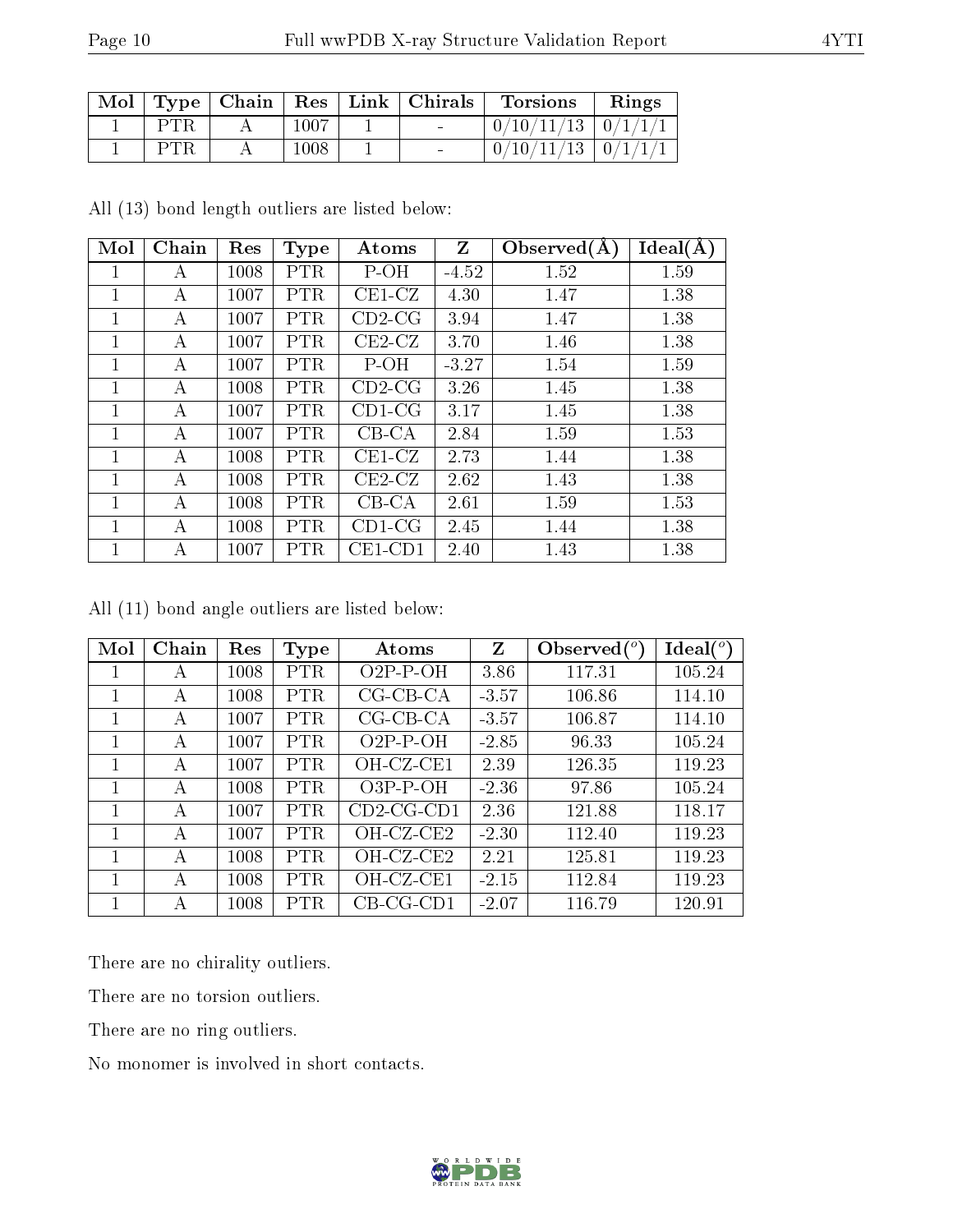#### 5.5 Carbohydrates (i)

There are no carbohydrates in this entry.

#### 5.6 Ligand geometry  $(i)$

1 ligand is modelled in this entry.

In the following table, the Counts columns list the number of bonds (or angles) for which Mogul statistics could be retrieved, the number of bonds (or angles) that are observed in the model and the number of bonds (or angles) that are dened in the Chemical Component Dictionary. The Link column lists molecule types, if any, to which the group is linked. The Z score for a bond length (or angle) is the number of standard deviations the observed value is removed from the expected value. A bond length (or angle) with  $|Z| > 2$  is considered an outlier worth inspection. RMSZ is the root-mean-square of all Z scores of the bond lengths (or angles).

| $\mid$ Mol $\mid$ |     | $\vert$ Type $\vert$ Chain $\vert$ Res $\vert$ |      |                 |                              | Bond lengths   |                                         | Bond angles      |                                                                              |
|-------------------|-----|------------------------------------------------|------|-----------------|------------------------------|----------------|-----------------------------------------|------------------|------------------------------------------------------------------------------|
|                   |     |                                                |      | $^+$ Link $_+$  | $\sqrt{\rm \textit{counts}}$ |                |                                         |                  | $\mid$ RMSZ $\mid$ $\# Z  > 2 \mid$ Counts $\mid$ RMSZ $\mid \# Z  > 2 \mid$ |
|                   | VJK |                                                | 4000 | $\qquad \qquad$ | 28,30,30                     | $\boxed{2.16}$ | $\left 3\right\rangle(10\%)$   33,44,44 | $\frac{2.97}{ }$ | $\frac{1}{3}$ $(9\%)$                                                        |

In the following table, the Chirals column lists the number of chiral outliers, the number of chiral centers analysed, the number of these observed in the model and the number defined in the Chemical Component Dictionary. Similar counts are reported in the Torsion and Rings columns. '-' means no outliers of that kind were identified.

|  |      |        | Mol   Type   Chain   Res   Link   Chirals | <b>Torsions</b>           | Rings |
|--|------|--------|-------------------------------------------|---------------------------|-------|
|  | 4000 | $\sim$ | $\sim$ 100 $\sim$                         | $16/20/24/24$   $0/3/3/3$ |       |

All (3) bond length outliers are listed below:

| Mol | Chain | Res      | $\top$ Type $\top$ | Atoms     |         | Observed $(A)$ | Ideal(A) |
|-----|-------|----------|--------------------|-----------|---------|----------------|----------|
|     |       | 4000     |                    | $C10-N2$  | 10.06   | l.50           | 1.34     |
|     |       | $4000\,$ | JK.                | $C11-C14$ | 2.26    | l.49           | 1.41     |
|     |       | 4000     |                    | $F1-C6$   | $-2.01$ |                | $1.33\,$ |

All (3) bond angle outliers are listed below:

| Mol | Chain | Res  | Type | Atoms       |         | Observed $(°)$ | Ideal $({}^o)$ |
|-----|-------|------|------|-------------|---------|----------------|----------------|
|     |       | 4000 | VJK  | C6-C5-N     | 16 18   | 133.47         | 111.79         |
|     |       | 4000 | VJK  | $C9-N2-C10$ | $-3.00$ | 112.94         | 116.08         |
|     |       | 4000 | V.IK | C5-N-C4     | 2.42    | 126.51         | 123.24         |

There are no chirality outliers.

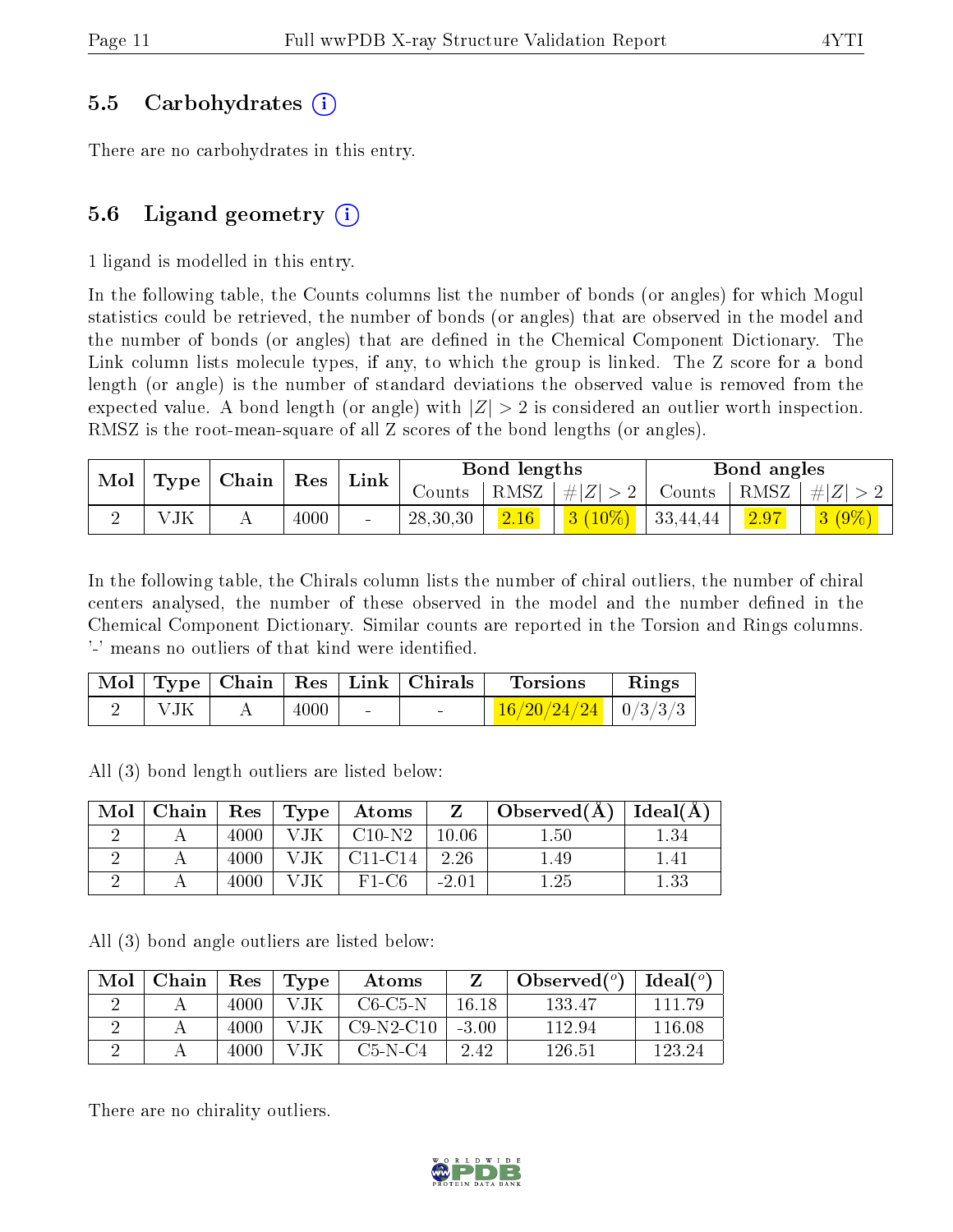| Mol            | $Chain$      | Res  | <b>Type</b> | Atoms                |
|----------------|--------------|------|-------------|----------------------|
| $\overline{2}$ | А            | 4000 | VJK         | C-C1-C2-C3           |
| $\overline{2}$ | $\bf{A}$     | 4000 | VJK         | C-C1-C2-C4           |
| $\overline{2}$ | A            | 4000 | VJK         | $C$ -C1-C2-N1        |
| $\overline{2}$ | $\mathbf{A}$ | 4000 | VJK         | $C1-C2-N1-C7$        |
| $\overline{2}$ | A            | 4000 | VJK         | $C4-C2-N1-C7$        |
| $\overline{2}$ | А            | 4000 | VJK         | $C2-C4-N-C5$         |
| $\overline{2}$ | А            | 4000 | VJK         | $O$ -C4-N-C5         |
| $\overline{2}$ | А            | 4000 | VJK         | $C6$ - $C5$ -N- $C4$ |
| $\overline{2}$ | A            | 4000 | VJK         | $C3-C2-C4-O$         |
| $\overline{2}$ | $\mathbf{A}$ | 4000 | VJK         | $C3-C2-C4-N$         |
| $\overline{2}$ | A            | 4000 | VJK         | $C1-C2-C4-O$         |
| $\overline{2}$ | А            | 4000 | VJK         | $N1$ -C2-C4-O        |
| $\overline{2}$ | А            | 4000 | VJK         | $C3-C2-N1-C7$        |
| $\overline{2}$ | A            | 4000 | VJK         | $C1-C2-C4-N$         |
| $\overline{2}$ | А            | 4000 | VJK         | $N1$ -C2-C4- $N$     |
| $\overline{2}$ | А            | 4000 | VJK         | $C8$ -C7-N1-C2       |

All (16) torsion outliers are listed below:

There are no ring outliers.

1 monomer is involved in 4 short contacts:

|  |              | Mol   Chain   Res   Type   Clashes   Symm-Clashes |
|--|--------------|---------------------------------------------------|
|  | $4000$   VJK |                                                   |

The following is a two-dimensional graphical depiction of Mogul quality analysis of bond lengths, bond angles, torsion angles, and ring geometry for all instances of the Ligand of Interest. In addition, ligands with molecular weight > 250 and outliers as shown on the validation Tables will also be included. For torsion angles, if less then 5% of the Mogul distribution of torsion angles is within 10 degrees of the torsion angle in question, then that torsion angle is considered an outlier. Any bond that is central to one or more torsion angles identified as an outlier by Mogul will be highlighted in the graph. For rings, the root-mean-square deviation (RMSD) between the ring in question and similar rings identified by Mogul is calculated over all ring torsion angles. If the average RMSD is greater than 60 degrees and the minimal RMSD between the ring in question and any Mogul-identified rings is also greater than 60 degrees, then that ring is considered an outlier. The outliers are highlighted in purple. The color gray indicates Mogul did not find sufficient equivalents in the CSD to analyse the geometry.

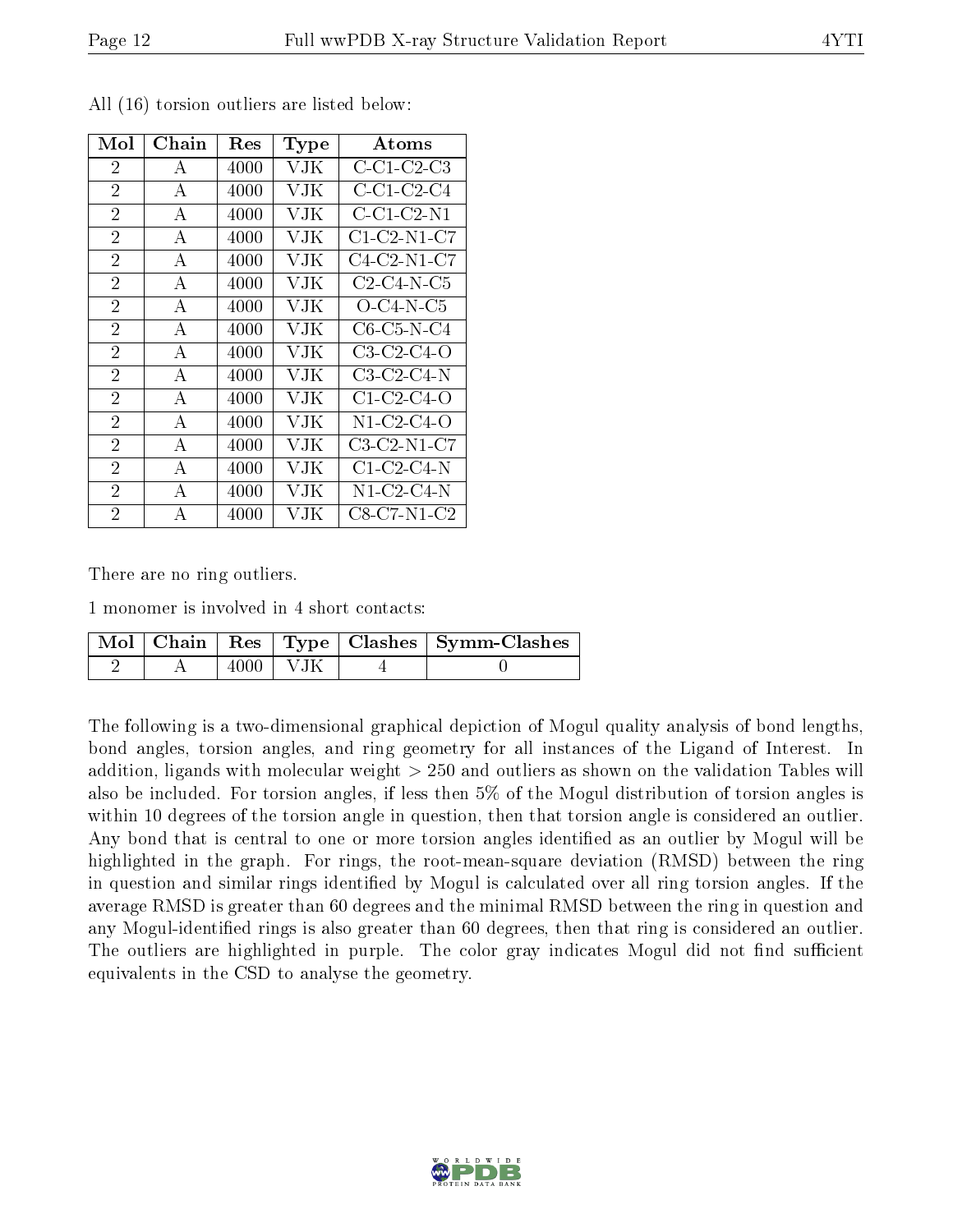

## 5.7 [O](https://www.wwpdb.org/validation/2017/XrayValidationReportHelp#nonstandard_residues_and_ligands)ther polymers (i)

There are no such residues in this entry.

### 5.8 Polymer linkage issues (i)

There are no chain breaks in this entry.

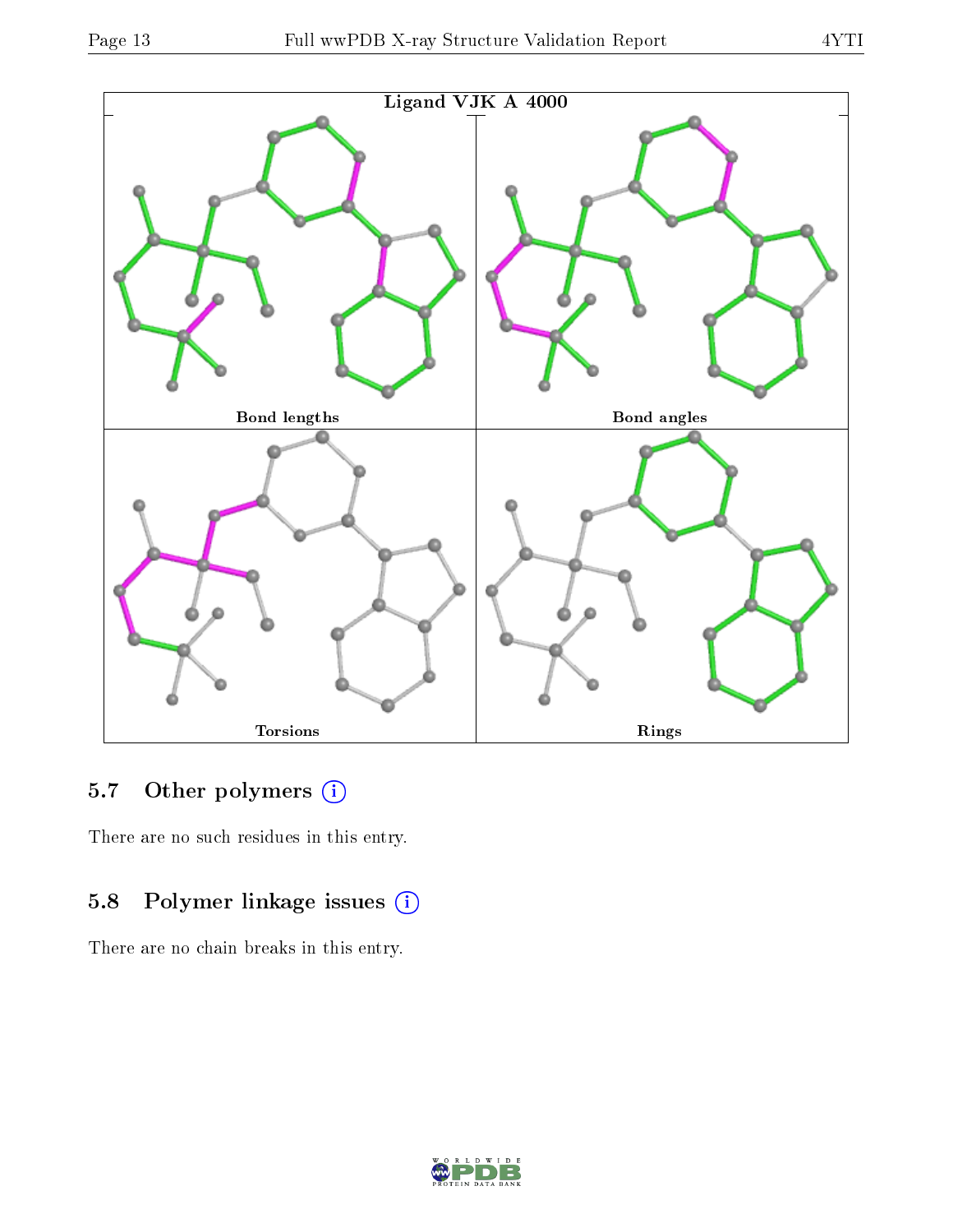## 6 Fit of model and data  $\left( \cdot \right)$

### 6.1 Protein, DNA and RNA chains (i)

In the following table, the column labelled  $#RSRZ>2'$  contains the number (and percentage) of RSRZ outliers, followed by percent RSRZ outliers for the chain as percentile scores relative to all X-ray entries and entries of similar resolution. The OWAB column contains the minimum, median,  $95<sup>th</sup>$  percentile and maximum values of the occupancy-weighted average B-factor per residue. The column labelled ' $Q< 0.9$ ' lists the number of (and percentage) of residues with an average occupancy less than 0.9.

| Mol   Chain | Analysed $ \langle \text{RSRZ}\rangle $ |      | $\#\text{RSRZ}\text{>2}$            | $\mid$ OWAB(Å <sup>2</sup> ) $\mid$ Q<0.9 |  |
|-------------|-----------------------------------------|------|-------------------------------------|-------------------------------------------|--|
|             | $\mid$ 284/296 (95%) $\mid$             | 0.20 | 14 (4\%)   29   32   19, 36, 64, 82 |                                           |  |

All (14) RSRZ outliers are listed below:

| Mol            | Chain          | Res  | Type       | <b>RSRZ</b> |
|----------------|----------------|------|------------|-------------|
| 1              | А              | 889  | GLU        | 5.2         |
| $\mathbf 1$    | А              | 946  | GLU        | 4.5         |
| $\mathbf 1$    | A              | 1096 | ASP        | 3.7         |
| $\mathbf{1}$   | А              | 859  | ASN        | 3.5         |
| $\mathbf{1}$   | A              | 947  | ARG        | 3.4         |
| $\mathbf{1}$   | А              | 1100 | MET        | 3.3         |
| $\mathbf{1}$   | A              | 1053 | <b>LYS</b> | 3.3         |
| $\mathbf{1}$   | $\overline{A}$ | 842  | $\rm THR$  | 3.1         |
| 1              | А              | 1003 | GLN        | 2.6         |
| $\overline{1}$ | $\overline{A}$ | 891  | HIS        | 2.4         |
| $\mathbf{1}$   | А              | 886  | HIS        | 2.4         |
| 1              | А              | 892  | LEU        | 2.2         |
| 1              | А              | 1092 | ASP        | 2.1         |
| 1              | A              | 885  | GLN        | 2.1         |

### 6.2 Non-standard residues in protein, DNA, RNA chains (i)

In the following table, the Atoms column lists the number of modelled atoms in the group and the number defined in the chemical component dictionary. The B-factors column lists the minimum, median,  $95<sup>th</sup>$  percentile and maximum values of B factors of atoms in the group. The column labelled  $Q< 0.9$ ' lists the number of atoms with occupancy less than 0.9.

|     |      |       |      |      | $\mid$ Mol $\mid$ Type $\mid$ Chain $\mid$ Res $\mid$ Atoms $\mid$ RSCC $\mid$ RSR $\mid$ B-factors(Å <sup>2</sup> ) $\mid$ Q<0.9 |  |
|-----|------|-------|------|------|-----------------------------------------------------------------------------------------------------------------------------------|--|
| PTR | 1007 | 16/17 | 0.89 | 0.18 | 45.51.62.62                                                                                                                       |  |
| PTR | 1008 | 16/17 | 0.92 | 0.17 | 43, 48, 57, 57                                                                                                                    |  |

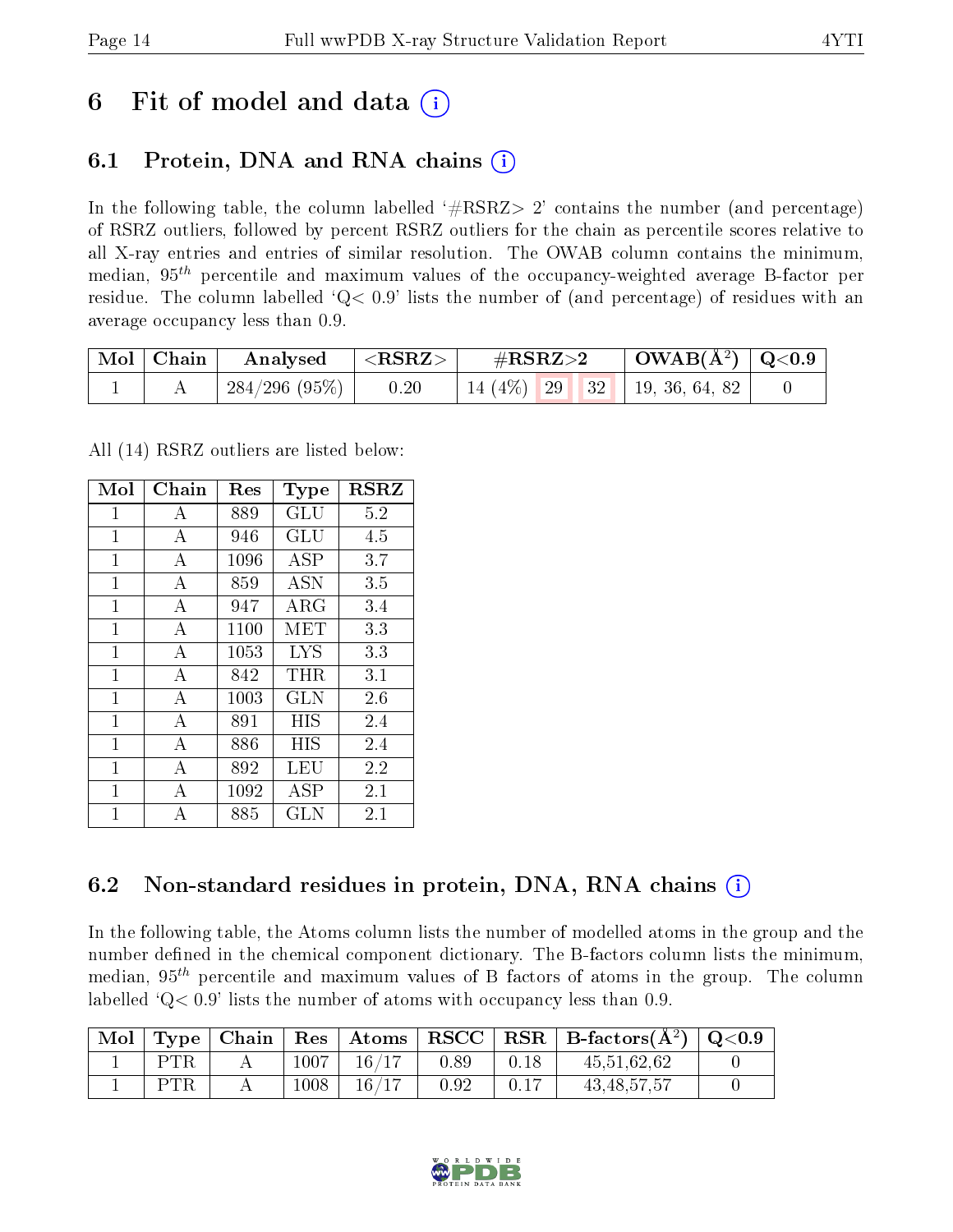### 6.3 Carbohydrates (i)

There are no carbohydrates in this entry.

### 6.4 Ligands  $(i)$

In the following table, the Atoms column lists the number of modelled atoms in the group and the number defined in the chemical component dictionary. The B-factors column lists the minimum, median,  $95<sup>th</sup>$  percentile and maximum values of B factors of atoms in the group. The column labelled  $Q < 0.9$ ' lists the number of atoms with occupancy less than 0.9.

|      |  |       |      | $\vert$ Mol $\vert$ Type $\vert$ Chain $\vert$ Res $\vert$ Atoms $\vert$ RSCC $\vert$ RSR $\vert$ B-factors( $A^2$ ) $\vert$ Q<0.9 |  |
|------|--|-------|------|------------------------------------------------------------------------------------------------------------------------------------|--|
| ' TK |  | 28/28 | 0.80 | 29, 43, 59, 59                                                                                                                     |  |

The following is a graphical depiction of the model fit to experimental electron density of all instances of the Ligand of Interest. In addition, ligands with molecular weight  $> 250$  and outliers as shown on the geometry validation Tables will also be included. Each fit is shown from different orientation to approximate a three-dimensional view.